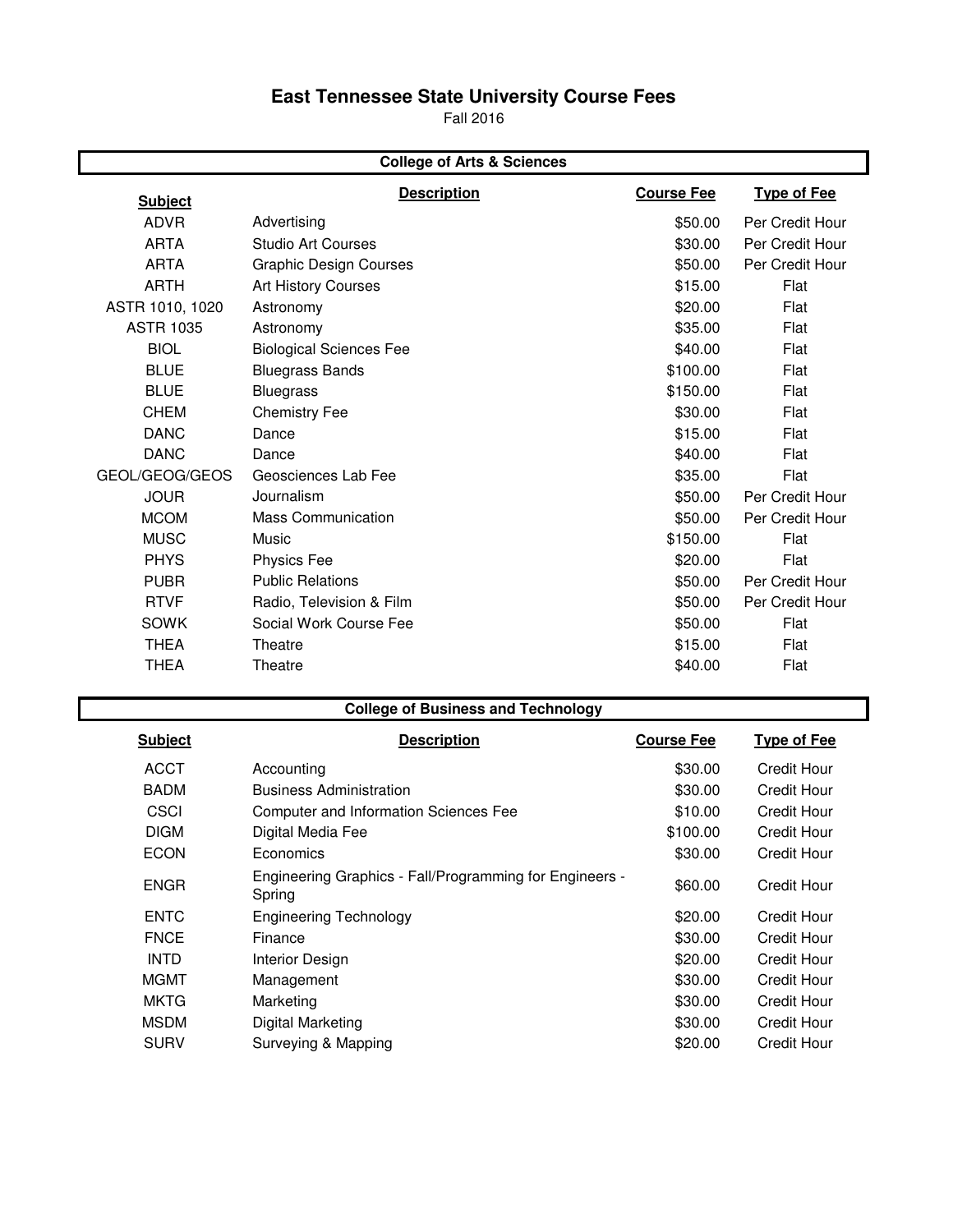#### **College of Clinical and Rehabilitative Health Sciences**

| <b>Subject</b> | <b>Description</b>             | <b>Course Fee</b> | <b>Type of Fee</b> |
|----------------|--------------------------------|-------------------|--------------------|
| <b>ALHE</b>    | Allied Health                  | \$40.00           | Credit Hour        |
| <b>CDIS</b>    | <b>Communicative Disorders</b> | \$40.00           | Credit Hour        |
| <b>CPSC</b>    | <b>Cardiopulmonary Science</b> | \$40.00           | Credit Hour        |
| <b>DHYG</b>    | Dental Hygiene                 | \$450.00          | Flat               |
| <b>DHYG</b>    | Dental Hygiene                 | \$40.00           | Credit Hour        |
| <b>NTFD</b>    | Nutrition and Foods            | \$40.00           | Credit Hour        |
| <b>PHYT</b>    | <b>Physical Therapy</b>        | \$60.00           | <b>Credit Hour</b> |
| <b>PHYT</b>    | <b>Physical Therapy</b>        | \$40.00           | Credit Hour        |
| RADT           | Radiologic Technology          | \$40.00           | Credit Hour        |

### **College of Education**

| <b>Subject</b>   | <b>Description</b>                               | <b>Course Fee</b> | <b>Type of Fee</b> |
|------------------|--------------------------------------------------|-------------------|--------------------|
| ARTA 4419        | Teaching Art EL Sec Sch                          | \$25.00           | Credit Hour        |
| <b>CUAI</b>      | Curriculum & Instruction                         | \$25.00           | Credit Hour        |
| ECED             | Early Childhood Education                        | \$25.00           | <b>Credit Hour</b> |
| <b>EDFN</b>      | <b>Educational Foundations</b>                   | \$25.00           | <b>Credit Hour</b> |
| ENGL 4417, 5417  | Teaching English MS HS                           | \$25.00           | <b>Credit Hour</b> |
| HIST 4417, 5417  | <b>Teaching History</b>                          | \$25.00           | <b>Credit Hour</b> |
| LANG 4417, 5417  | Teaching Foreign Language SS                     | \$25.00           | <b>Credit Hour</b> |
| MATH 4417, 5417  | <b>Teaching Mathematics</b>                      | \$25.00           | <b>Credit Hour</b> |
| MEDA 3570, 5400  | <b>Education Technology</b>                      | \$25.00           | <b>Credit Hour</b> |
| <b>PEXS</b>      | Teaching Physical Education & Exercise Science   | \$25.00           | <b>Credit Hour</b> |
| <b>PEXS 4061</b> | <b>Physical Education &amp; Exercise Science</b> | \$15.00           | Flat               |
| <b>PHED 1130</b> | <b>Physical Education &amp; Exercise Science</b> | \$30.00           | Flat               |
| PHED 2515        | <b>Physical Education &amp; Exercise Science</b> | \$10.00           | Flat               |
| <b>READ</b>      | Reading                                          | \$25.00           | <b>Credit Hour</b> |
| <b>SCED</b>      | Science Education                                | \$25.00           | Credit Hour        |
| <b>SPED</b>      | <b>Special Education</b>                         | \$25.00           | <b>Credit Hour</b> |

| <b>Learning Support Lab</b> |              |                        |                   |                    |  |
|-----------------------------|--------------|------------------------|-------------------|--------------------|--|
| <b>Subject</b>              |              | <b>Description</b>     | <b>Course Fee</b> | <b>Type of Fee</b> |  |
| <b>ENGL</b>                 | English      |                        | \$100.00          | Flat               |  |
| <b>GEOL</b>                 | Geology      |                        | \$100.00          | Flat               |  |
| <b>MATH</b>                 | Math         |                        | \$100.00          | Flat               |  |
| SOCI                        | Sociology    |                        | \$100.00          | Flat               |  |
| <b>SPCH</b>                 | Speech       |                        | \$100.00          | Flat               |  |
|                             |              | <b>College Nursing</b> |                   |                    |  |
| <b>Subject</b>              |              | <b>Description</b>     | <b>Course Fee</b> | <b>Type of Fee</b> |  |
| <b>NRSE</b>                 | Nursing      |                        | \$40.00           | Credit Hour        |  |
| <b>NURS</b>                 | Nursing RODP |                        | \$40.00           | <b>Credit Hour</b> |  |